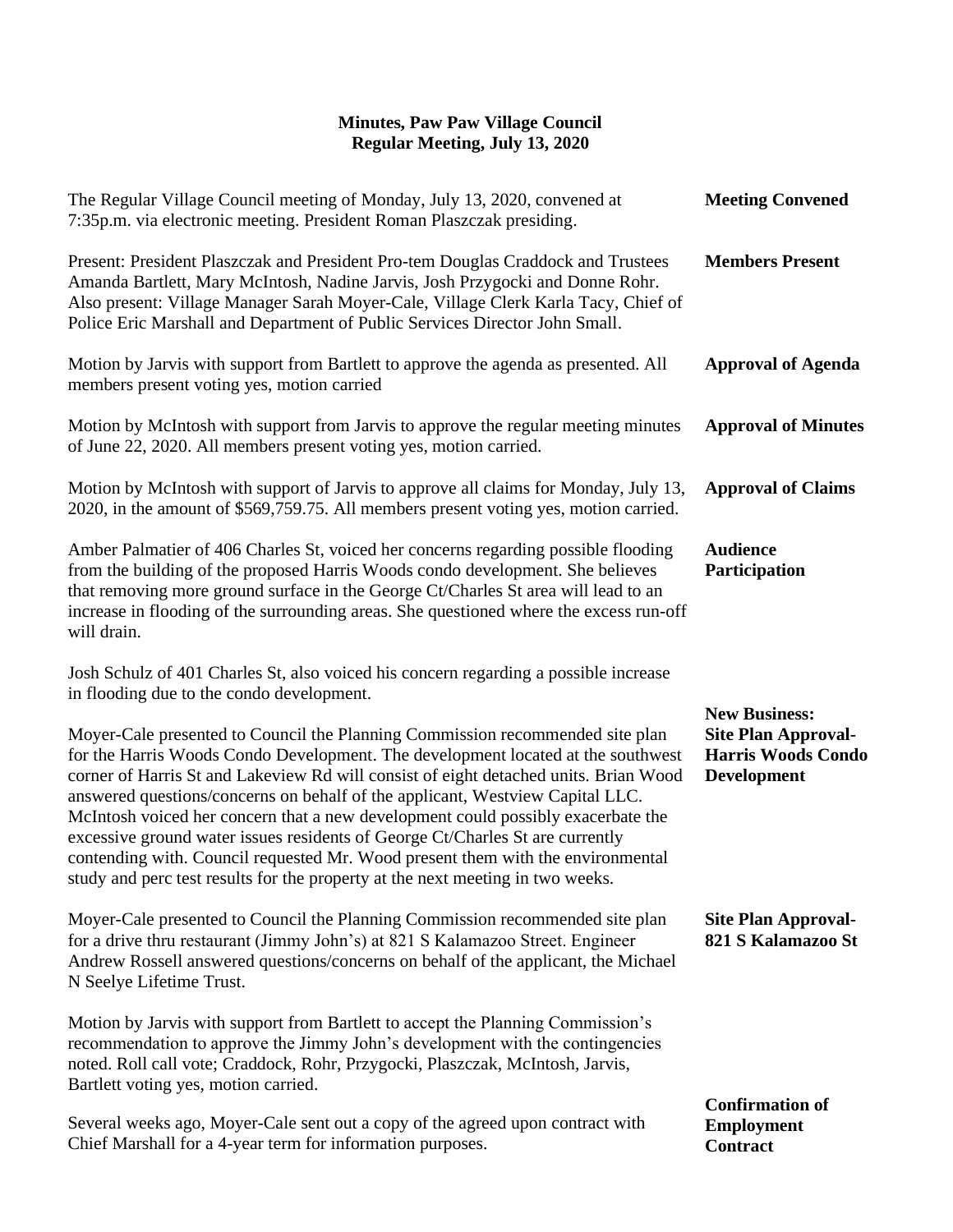Motion by Rohr with support from Bartlett to execute the employment contract for Eric Marshall to serve as Chief of Police for the Village of Paw Paw for a 4-year term with minor wording modifications as approved by Eric Marshall, Manager Moyer-Cale, and President Plaszczk. Roll call vote; Craddock, Rohr, Przygocki, Plaszczak, McIntosh, Jarvis, Bartlett voting yes, motion carried.

The Village has been trying to get an underground electric project moving forward for nearly two years to benefit properties on the south side of I-94. The necessary easements have now been obtained and recorded. Last fall, this project was put out for bid for the boring work as well as some of the large equipment items that will be needed. The lowest bid boring contractor, Gustafson HDD, is still interested in doing the work at last fall's quoted price. Moyer-Cale noted this is a budgeted expense; however, the equipment items will likely be higher causing a slight increase beyond the project's approved budget.

Motion by Jarvis with support from Bartlett to approve Gustafson HDD for boring work in the amount of \$83,150 and to approve equipment purchases from the lowest bidders so long as the price does not exceed and additional 5% of the costs quoted last fall. Roll call vote; Craddock, Rohr, Przygocki, Plaszczak, McIntosh, Jarvis, Bartlett voting yes, motion carried.

Chief Marshall provided a brief summary for Council about the department's community engagement and policing strategies as well as policies for ensuring fair policing. Council was given a copy of the fair and impartial policing policy and the mission, vision and core values of the department.

The village has a capital improvement plan for every major system of infrastructure except for the street system. Moyer-Cale has solicited a proposal from Hurley & Stewart to perform a road projects capital improvement plan on the village's behalf. The resulting plan would be a 5-year road improvement plan that would include strategies for various road improvements.

Motion by Jarvis with support from McIntosh to approve the proposal from Hurley and Stewart to complete a road CIP for \$18,500. Roll call vote; Bartlett, Jarvis, McIntosh, Plaszczak, Przygocki, Rohr and Craddock, all voting yes, motion carried.

Maple Lake Dam controls the level of Maple Lake and the amount of water that flows downstream. It is controlled manually. Heavy rains and the recent modifications in the Briggs Mill dam make controlling the lake levels difficult. Moyer-Cale included \$75,000 for Maple Lake Dam automation in this year's budget. She received a proposal from Barr Engineering for \$19,400 with an additional cost of \$9,500 for programming and construction/start up support for a total proposal cost of \$28,900. Barr was able to give a conservative, ballpark estimate of \$50,000 for contractor/vendor costs. This would bring the total anticipated cost for the project to be \$78,900.

Motion by Bartlett with support from Jarvis to accept the proposal from Barr Engineering for engineering services for automation of Maple Lake elevation control for an amount

#### **Approval of Award to Gustafson HDD for Directional Boring**

**Police Update**

**Ongoing Business: Approval of CIP Proposal**

**Maple Lake Dam Automation Proposal**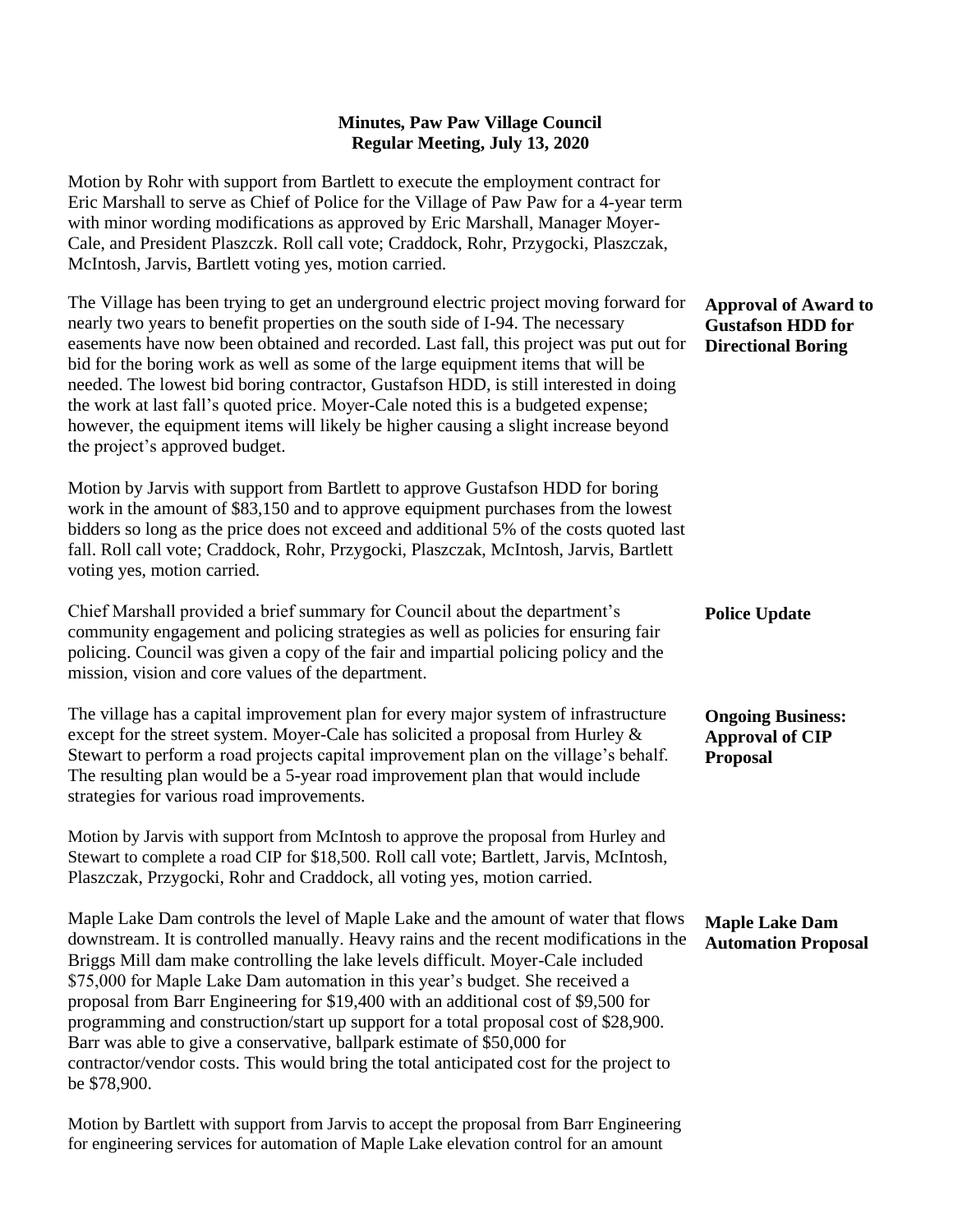| not to exceed \$28,900. Roll call vote; Bartlett, Jarvis, Plaszczak, Przygocki, and<br>Craddock, all voting yes, McIntosh and Rohr, voting no, motion carried.                                                                                                                                                       |                                                              |
|----------------------------------------------------------------------------------------------------------------------------------------------------------------------------------------------------------------------------------------------------------------------------------------------------------------------|--------------------------------------------------------------|
|                                                                                                                                                                                                                                                                                                                      | <b>Committee Meetings</b><br>and Reports                     |
| No Report.                                                                                                                                                                                                                                                                                                           | <b>Finance and Admin</b>                                     |
| McIntosh reported the Public Services Committee met to discuss carrying out the<br>Lead and Copper rule during COVID, new restrooms at Sunset Park, Maple Lake dam<br>automation, jail work crew hours down due to COVID, sewer contracts with Paw Paw<br>Township, heated sidewalk quotes and the new DPS employee. | <b>Public Services</b>                                       |
| No Report.                                                                                                                                                                                                                                                                                                           | <b>Parks and Rec</b>                                         |
| Plaszczak reported the DDA's 4-week promotion to help downtown businesses seems<br>to be successful so far.                                                                                                                                                                                                          | <b>DDA</b>                                                   |
| No Report.                                                                                                                                                                                                                                                                                                           | <b>Economic Develop</b>                                      |
| Jarvis reported the Farmers Market did well on its opening weekend.                                                                                                                                                                                                                                                  | <b>Farmers Market</b>                                        |
| Craddock reported the fire department responded to 32 calls in the month of June.                                                                                                                                                                                                                                    | <b>Fire Board</b>                                            |
| No Report.                                                                                                                                                                                                                                                                                                           | <b>Historical Committee</b>                                  |
| No Report.                                                                                                                                                                                                                                                                                                           | <b>Housing Commission</b>                                    |
| No Report.                                                                                                                                                                                                                                                                                                           | <b>Maple Lake</b><br><b>Preservation</b>                     |
| No Report.                                                                                                                                                                                                                                                                                                           | <b>Planning Commission</b>                                   |
| No Report.                                                                                                                                                                                                                                                                                                           | <b>Wellhead Protection</b>                                   |
| No Report.                                                                                                                                                                                                                                                                                                           | <b>Wine &amp; Harvest</b>                                    |
| Plaszczak is looking forward to resuming in-person meetings once the COVID-19<br>guidelines allow.                                                                                                                                                                                                                   | <b>Council Member</b><br><b>Comments</b><br><b>Plaszczak</b> |
| Jarvis thanked Chief Marshall and his department for their great police work and<br>keeping the community safe.                                                                                                                                                                                                      | <b>Jarvis</b>                                                |
| McIntosh commended Jarvis and the other Planning Commission members on always<br>doing a great job. McIntosh also noted she would like to start attending more<br>appreciation lunches held for the DPS employees.                                                                                                   | <b>McIntosh</b>                                              |